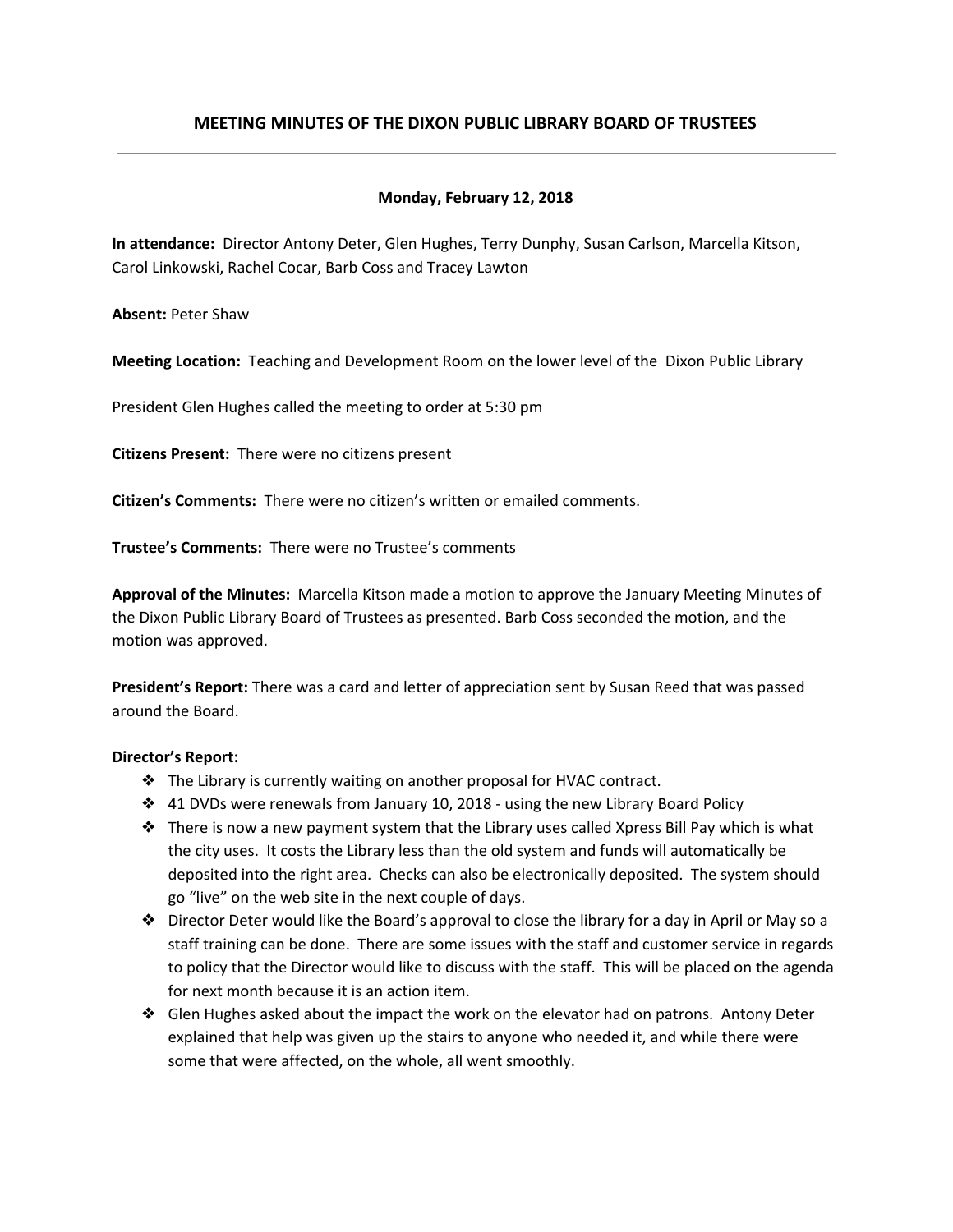- ❖ Carol Linkowski asked about the Building Needs Report. Director Antony's concern is that he does not have enough knowledge about some of the projects without outside help. Willett Hofmann could be hired to look into the specifics of the projects (see new business).
- ❖ Director Deter showed several examples of City Directories that have been rebound stating that he will be sending more books to be rebound.

**Treasurer's Report:** Carol Linkowski made a motion to ratify the Treasurer's Report for December. Susan Carlson seconded the motion and a verbal vote was taken:

Carol Linkowski: aye Glen Hughes: aye Terry Dunphy: aye Susan Carlson: aye Rachel Cocar: aye Barb Coss: aye Marcella Kitson: aye Tracey Lawton: aye The motion was carried

**Invoices and Expenditures:** Marcella Kitson made a motion to ratify the Library Invoices and Expenditures for January. Rachel Cocar seconded the motion and a verbal vote was taken:

Carol Linkowski: aye Glen Hughes: aye Terry Dunphy: aye Susan Carlson: aye Rachel Cocar: aye Barb Coss: aye Marcella Kitson: aye Tracey Lawton: aye The motion was carried

#### **Committee Reports:**

- ❖ Finance and Budget Glen Hughes & Terry Dunphy:
- ❖ Building and Grounds Terry Dunphy & Rachel Cocar:
- ❖ Personnel and Salary Peter Shaw & Barb Coss: Copies of evaluations from other libraries were provided. Peter Shaw will be meeting with Director Deter at 1pm on 2/11/18 to discuss the information.
- ❖ By-Laws, Policies, and Procedures Carol Linkowski.
- ❖ Technology and Technology Resources Tracey Lawton & Marcella Kitson.

#### **Capital Plan Activity:**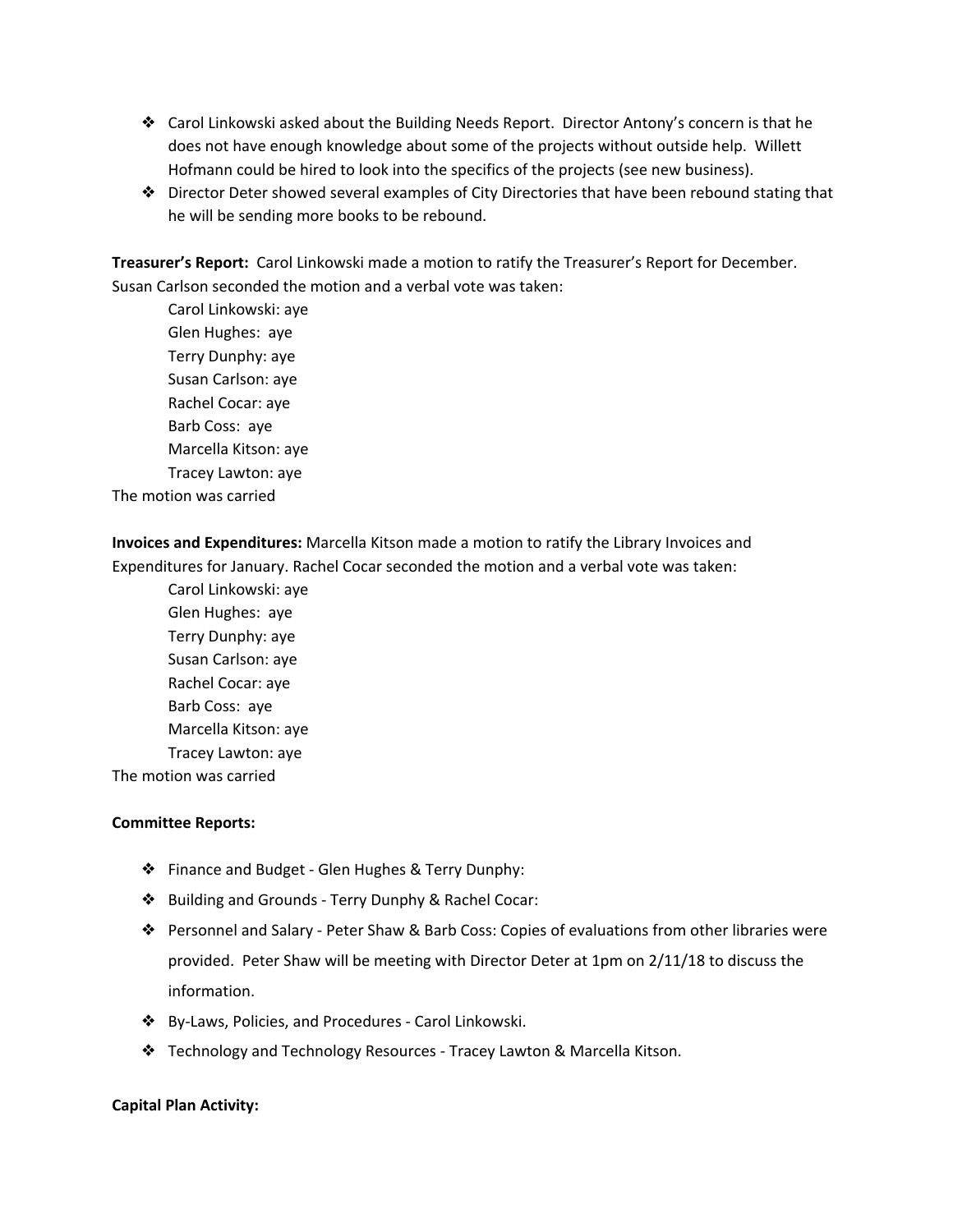- ❖ The overspending on the youth library shelving will be made up on the furniture upstairs.
- ❖ Still waiting on the final bit of remediation for the technology space. There is currently a part missing from the wall preventing the final work from being completed.
- ❖ Overage on elevator was due to needing a new sub-panel.
- ❖ The electrical heater in the "pit" of the elevator had to be replaced because the old one was not working.
- ❖ The HVAC system in the elevator room was roughly \$1000 more than the original estimate; however, Brown did not charge the Library for this upgraded cost.
- ❖ The elevator, since being repaired, has passed inspection.
- ❖ Glen Hughes questioned what fund the monies for the elevator would come from. Director Deter gave several options for the Board to contemplate with a request for more detailed choices to be provided next month.

# **Unfinished Business:** none

# **New Business:**

Loan and Return of Materials

- ❖ Section 6 A 1: Add "Fee paying non-residents, and the various providers of grants, memorials, and donations."
- ❖ Section 6 A 2: Add "returned late, damaged, or not returned at all."
- ❖ Section 6 A 3: Add *and expense to the "Library"* strike the word "taxpayers."

## Fines

- ❖ Section 6 E : The Director was asked to add language to that section. The section will be tabled until next month because it was not included in the Board Packet.
- Willett Hofmann
	- ❖ Willett Hofmann has agreed to perform a Building Assessment Study focusing on building code compliance, overall building and building system functionality, aesthetics, public safety, and potential environmental hazards in an amount not to exceed \$15,500. Moving forward with the Capital Plan, Director Deter wanted Willett Hofmann to give the Board a "shopping list" that prioritizes work to be done. This would allow the Board to pick and choose what projects to complete with the scope already completed.
	- ❖ There are issues with the electrical panel that could be a potential fire hazard. The Deputy Fire Chief was concerned by the panel when he came through for inspection. Agenda 12d is the first estimate for the electrical system. The Director will seek more bids for the work that will need to be done. The 2 most critical issues with the electrical system - the elevator breakers- have been resolved. In next year's Capital Plan, there is \$50,000 put aside for electrical work. Glen Hughes asked if we should be only replacing the electrical or if we should be covering the full scope of electrical including the trace and labeling. Antony Deter explained that if the Board chose to group everything together it would need to be put out to bid. Otherwise the electrical could be labeled as 2 distinct jobs and no bid would be necessary. Because of the urgency of the electrical issues, the Board agreed to have separate estimates gathered for the next meeting so the needed electrical work can be completed as soon as possible.
	- $\triangle$  The window well is also a concern because of the flooding that occurs in the spring.